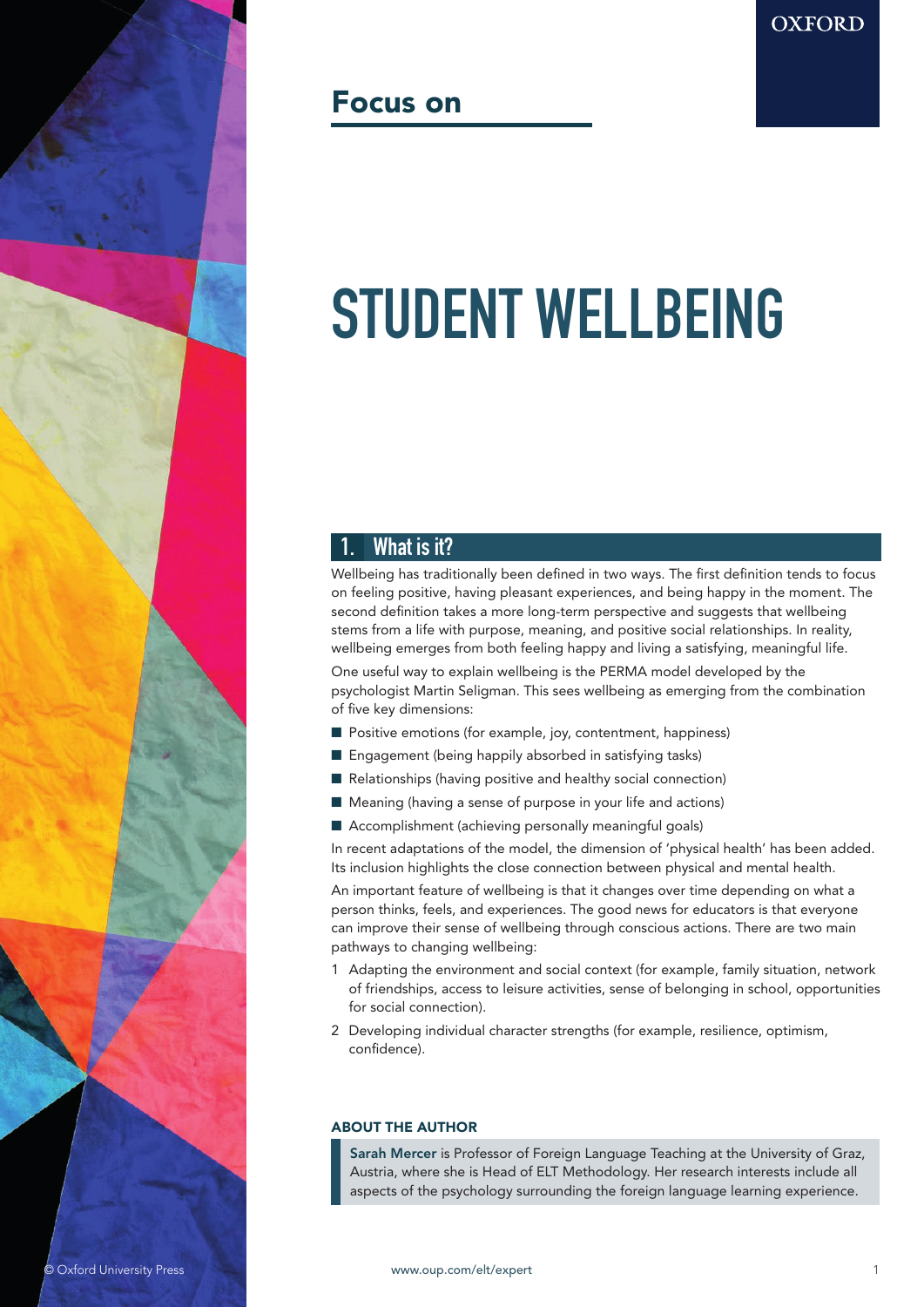## 2. What does it mean for the ELT classroom?

#### Learner outcomes

There is growing recognition that one purpose of education is to prepare students to lead fulfilled and happy lives, which requires teaching skills for wellbeing. Subsequently, wellbeing has been introduced into a number of curricula around the world as a global skill that teachers of all subjects are expected to include in their teaching.

Attending to wellbeing has immediate benefits, as students who have higher levels of wellbeing tend to perform better in school, have higher motivation, and obtain better achievement scores. Wellbeing also promises future benefits, as it equips students with the skills and competences they need to lead happy, fulfilled lives beyond the classroom. In other words, strengthening their wellbeing can help students with language learning and other subjects and enable them to flourish in life more broadly in the future.

#### Making wellbeing explicit

Widely used in ELT classrooms, the communicative approach to language teaching tends to provide numerous opportunities to engage explicitly with a range of topics, including wellbeing. Teachers could address the topic of wellbeing and health explicitly as part of a lesson or series of lessons. Alternatively, wellbeing could be integrated with work on other topics: if the topic is climate change, for example, teachers could discuss the importance of connecting with nature for wellbeing; if the topic is jobs and professions, work–life balance could be addressed.

ELT already has experience of combining two teaching objectives simultaneously in content and language integrated learning (CLIL) approaches. Methodologies from CLIL offer concrete ideas on how to combine two goals such as English language and wellbeing in sustainable ways.



# 3. What are the challenges?

#### Teacher skills

Some teachers may be concerned that they do not know how to address wellbeing issues. In fact, many teachers are already teaching for wellbeing, even if they are not conscious of doing so. For example, when you teach in a way to reduce learner anxiety, promote learner self-esteem, or enhance learner motivation, you are already finding ways to teach for student wellbeing. In addition, many coursebooks now include texts, tasks, and activities focusing on aspects of student wellbeing, which teachers can use and build on.

The approach advocated in this paper expands what good language teachers often already do and makes the importance of wellbeing more explicit.

#### Time and opportunity

Teachers may feel that they cannot incorporate any new teaching objectives into their busy programmes of work. However, it is possible to teach in a way that enhances student wellbeing with only minor adjustments to your regular approach to English language teaching. Essentially, teaching for student wellbeing can be seen as reflecting a continuum from integrating a set of wellbeing-centred values into your regular practice to including a more conscious set of tasks and projects focusing explicitly on the topic of wellbeing.

### 4. How can this be implemented?

The PERMA + health model outlined on page 1 can be used as a guide to reflect on concrete actions to support student wellbeing.

#### Positive emotions

An important part of wellbeing competences is understanding both positive and negative emotions: recognizing them, naming them, and having strategies for managing them. For example, students could keep an emotions diary, in which they reflect on what experiences tend to trigger certain emotions, how they were feeling in specific situations, how they responded, and what alternative responses they might have. The diary could focus on their language classes or on critical incidents outside class. Strategies for addressing specific emotions could also be discussed. For example, if students say they feel anxious before a test, you could teach them basic meditation techniques, such as focusing and counting their breaths, to help calm them down.

You can also seek to boost positive emotions. One way to do this is to focus students' attention more consciously on the positives in their lives. For example, they could keep a gratitude journal, in which they write down three things each day that they are grateful for and why they are grateful for them. This could cover any aspect of their lives, in school or outside it. Before starting the journal, teachers could brainstorm ideas with the whole class to help them become aware of the many small things each day that they can learn to appreciate more consciously. An alternative format is to have students write the things they are grateful for on strips of paper and create a gratitude jar or box. Students can revisit their gratitude collections when they need a positivity boost. This idea can be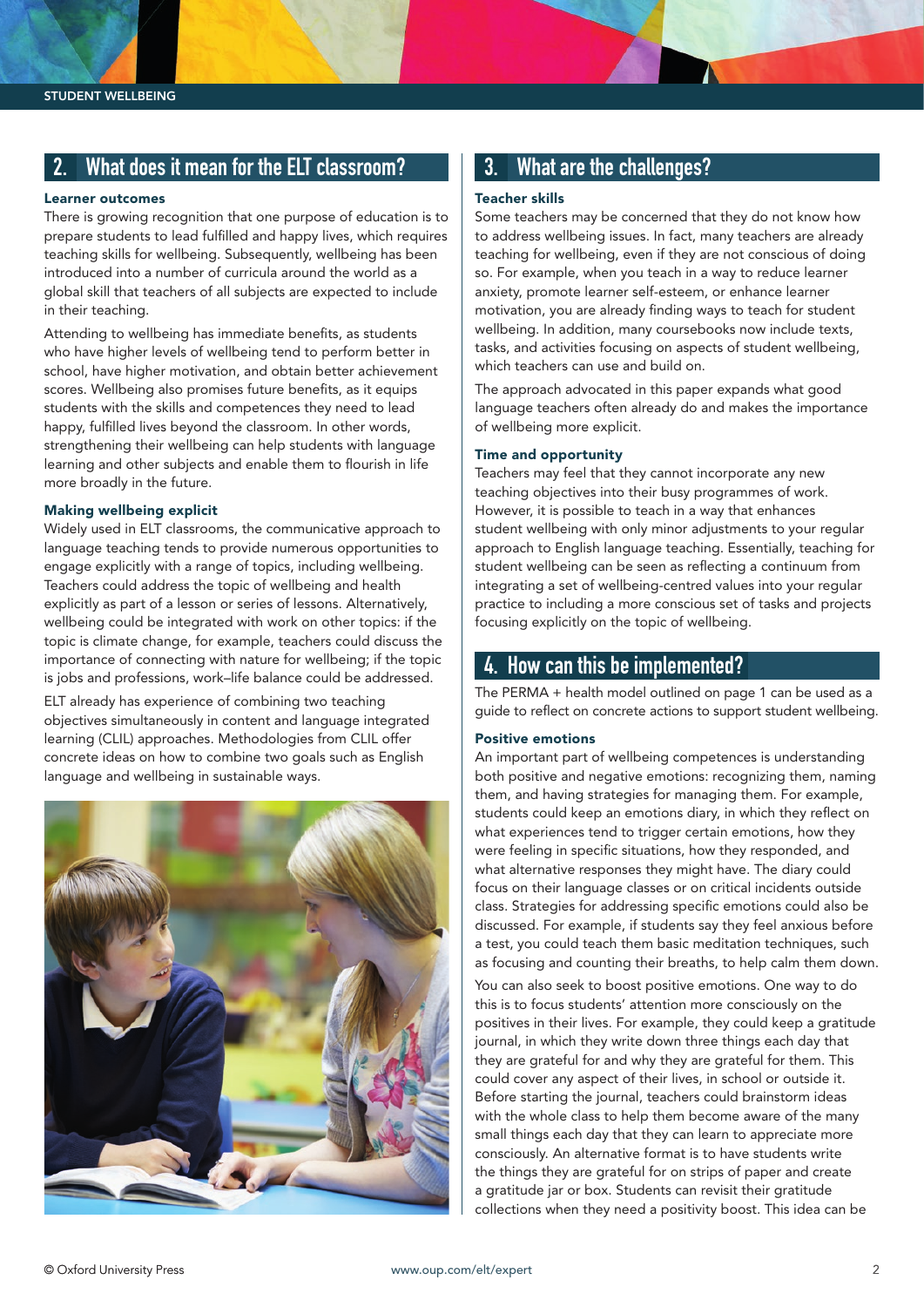expanded to a positivity portfolio, in which students document their positive experiences or memories with notes, realia, and pictures in or about English.

The key is to find ways throughout your teaching to allow students to consciously reflect on positive feelings, experiences, memories, and people.

#### Engagement

Having things we get fully absorbed in and enjoy so much we do not notice the passing of time can give an enormous boost to wellbeing. Using engaging teaching formats which maximize student activity and involvement can be one way of achieving engagement in the classroom. In particular, project work or tasks where students have some degree of choice about topics, ways of working, or forms of output can be motivating. Students flourish when they feel that they can influence their own learning, even in part, and when they can direct some of the content of their learning to meet their personal needs and interests.

In addition, you can provide students with the opportunity to bring their hobbies or leisure activities into classwork by including relevant topics, peer teaching sessions, or show-andtell activities. Because engagement in hobbies can reduce stress levels and anxiety, students could also try out and learn new hobbies through English. They could teach each other about their hobbies in class, such as how to play chess or other games, knit, build models, enact drama, create music, draw or paint, dance, or do yoga. Even just getting students to remember and talk about their favourite activities can help to alleviate stress in school and boost positive emotions. In this context, students can also explicitly discuss time management strategies to ensure they regularly set aside enough time to recharge by doing things they enjoy. Engaging in acts of self-care, no matter how small, is an important competence to teach students to value throughout their lives.

#### Relationships

Positive relationships are central to wellbeing. This is one reason why ensuring positive group dynamics and a safe classroom atmosphere are so important for student wellbeing. Ice-breaker activities and tasks where students get to know each other more personally can be one way to encourage this.

As part of their interpersonal skills, you can teach students explicitly about active listening skills and how to show interest in and curiosity about other people, including, for example, paying attention and being a good listener during speaking tasks with classmates.

Students can also be encouraged to express what they like and appreciate about each other through compliment circles or posters of peer praise. These activities can help students learn how to give and receive compliments, which helps to create a positive atmosphere in the classroom. Every learner should feel respected, valued, and accepted in the group, which means that bullying and mockery must be addressed immediately.

Empathy is a key element of positive relationships. It means being able to imagine how another person thinks and feels, and then using that understanding to support and connect with them. Empathy can be developed through activities such

as reflecting on characters in novels, stories, films, and plays, and by enacting diverse characters in role-play or simulations. Learning to switch perspectives and imagine how and why somebody else feels something contributes to the ability of students to respect others and accept diversity both in class and beyond.

Another useful activity involves discussing learners' multiple identities, appreciating uniqueness but also reflecting consciously on commonalities rather than differences. For example, students can find out what they have in common with each other, moving from more obvious things such as age, gender, and school to more personal aspects such as family, interests, past travel experiences, favourite books or films, and values. More advanced learners could also critically examine coursebook images or advertisements and reflect on how inclusive they are.

#### Meaning

A long-term sense of wellbeing stems from finding meaning and purpose in what we do. In English classes, students benefit when they can connect emotionally to the language and see the value of learning it. It can also be helpful to discuss the opportunities that speaking English creates. Students could describe positive scenarios of themselves using the language in their future lives, imagining how English can help them achieve other life goals. Writing, drawing, digitally constructing, or acting out a positive story about their imagined future self using English can be inspiring.

A sense of meaning can also come from contributing to a local or global cause that matters to students. They can be given the opportunity to reflect on various issues in their school, local community, or in the wider world to discover what they feel strongly about. Examples might be seeking to make wellbeing a whole school issue, working with the local community to combat loneliness among the elderly, or tackling environmental issues. This could lead to a project in English on their chosen topic.

Student advocacy can play an important role in helping learners to feel a sense of agency and empowerment. Their actions could take the form of writing and awareness-raising activities, such as writing for a local journal or online blog, setting up an

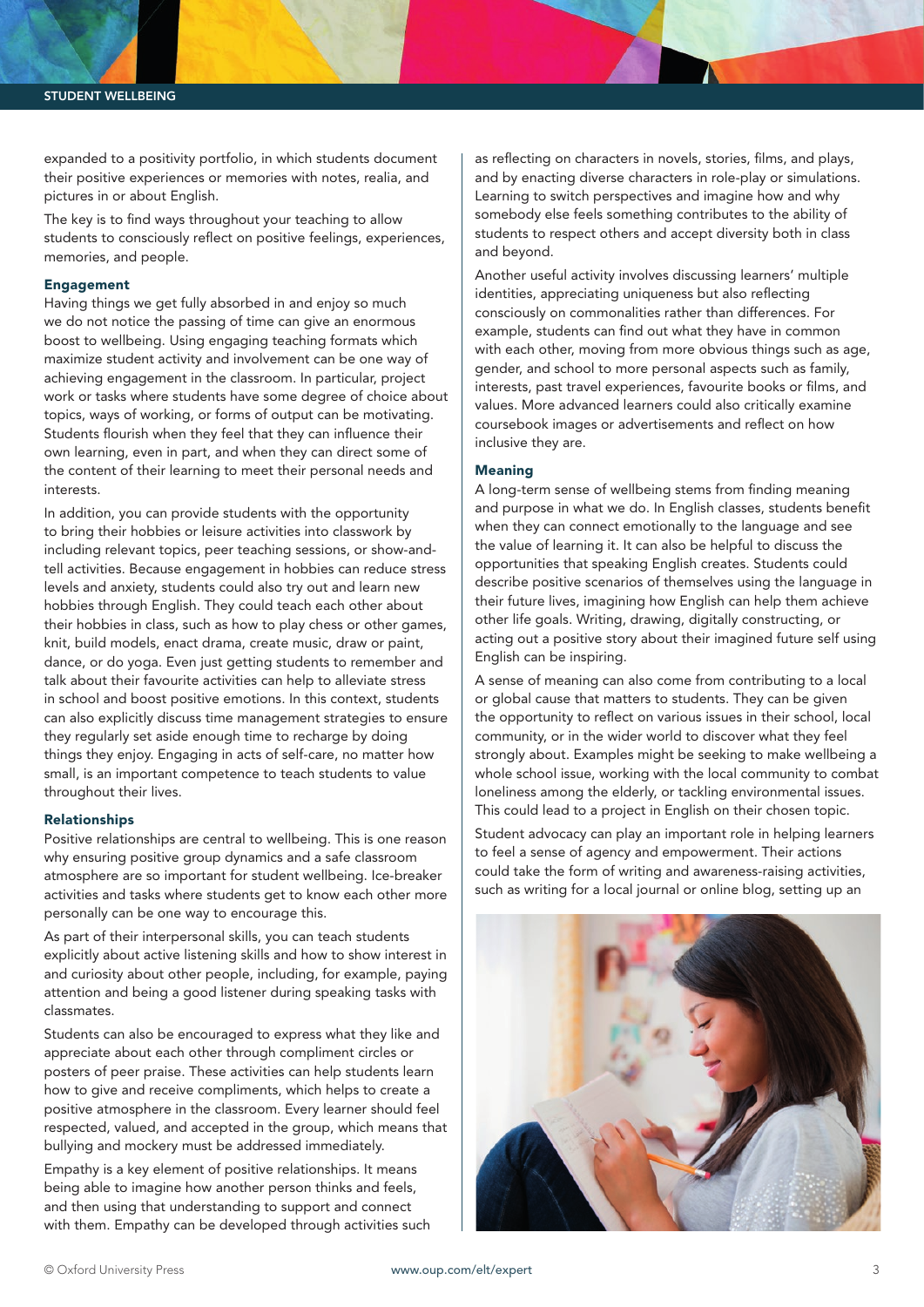information stand or giving a performance at school, or taking part in an interview or podcast. Students could also document their own personal action on an issue, in a blog, vlog, or photo diary. At higher levels, they may wish to carry out some basic research on a topic and share their findings with others.

It is also possible to gain meaning and positivity through acts of kindness, no matter how small. Students can brainstorm what kindness means and what this can involve, such as holding a door open for someone, baking a cake for a friend, calling a relative to check how they are doing, putting a surprise compliment on a peer's desk, or cleaning up someone else's rubbish. Students can keep a kindness journal reporting on their own acts of kindness or those they have witnessed. They can also identify people in their local community who stand out for their acts of kindness. They could write a note expressing their gratitude for their inspiring kindness or prepare a presentation to share with others about these local heroes.

#### Accomplishment

Everyone needs to feel a sense of accomplishment in their lives. Students can be encouraged to positively recall and savour all the things they have achieved in the past week, month, or year – for example, when they managed to stay calm before a test, helped a classmate with a project, repaired their bike, or spent time with a lonely neighbour. This gives all students a chance to focus on their strengths and achievements. In their English class, students can chart their progress in portfolios to help them become more consciously aware of how they are improving and moving forward. You can also adopt a deliberate strengthsbased approach to teaching and feedback. For example, you could set a homework task in which you only give feedback on the positive aspects of what students have done.

An important dimension to accomplishment is feeling empowered and capable of achieving. To do this, it is important to teach students to hold a growth mindset about their learning, which means they believe that they are capable of developing the skills they need to be successful in learning English. One way to work on mindsets is to openly discuss learner beliefs about language learning ability and success. For example, they could discuss the extent to which they agree or disagree with statements such as 'My ability as a language learner is fixed and cannot be changed', 'Some people just have a natural talent for languages', or 'Mistakes are always a chance to improve your language skills'.

Students can examine the factors which contribute to success in learning a language and which of these factors they can influence and control. They can consciously reflect on how much they can already do in the language, focusing on their strengths and successes. A scavenger hunt can be conducted to look for positive examples of famous people or characters in novels or films who display a growth mindset.

Alongside a growth mindset, it is important to ensure that students know strategies which will help them to learn and improve. The whole class could brainstorm and discuss various strategies for different skill areas, tasks, or activities. Each learner can then experiment with different learning strategies over a two-week period, reporting back to the group on whether they found them effective or not and why.

Believing you can improve is the foundation of accomplishment, but it needs to be accompanied by concrete pathways of how to improve.

#### Health and wellbeing

Helping students to understand the connection between mental and physical health can contribute to their wellbeing. It is vital to provide the space to openly discuss these topics and facilitate conversations which can help to reduce any taboos and stigma surrounding them. Learners will need to draw on their skills of empathy to be sensitive and non-judgemental when dealing with this topic.

With regard to physical wellbeing, students can research the three core components of health: sleep habits, nutrition, and exercise. Sensitive discussions can be prompted using agree/ disagree statements or with ranking or sorting activities about whether something is perceived as good or not good for physical or mental health. Students can engage in imaginative tasks, such as listing what actions you can do now that your future self will thank you for. More advanced learners could work on projects to critically examine factors affecting lifestyle choices in their local communities or in national advertising, such as how or where sweets and chocolate bars are advertised and who their target audience appears to be.

The key is to enable conversations about physical and mental wellbeing so that both become topics that schools, teachers, students, parents, and communities think seriously and proactively about.